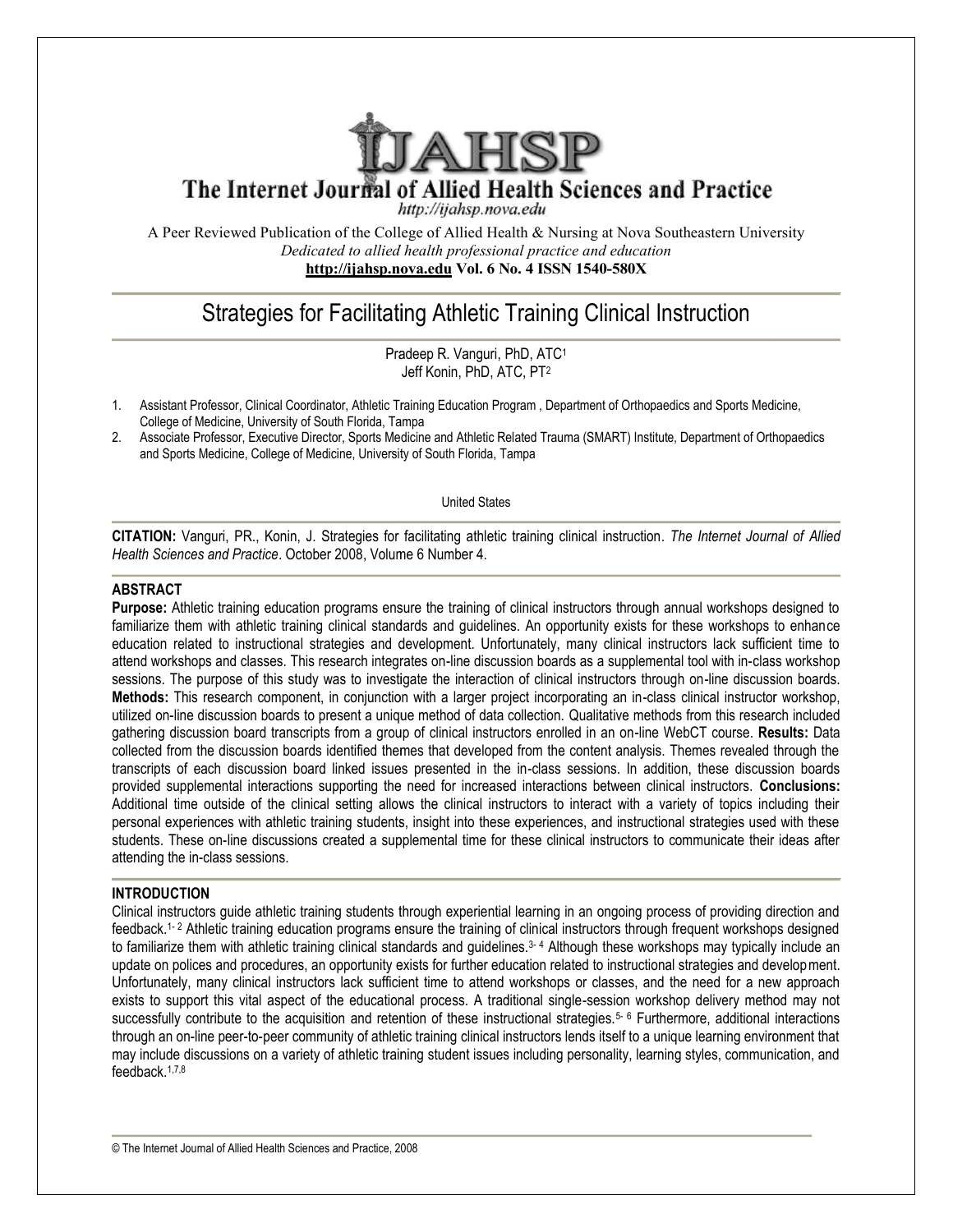Some published literature has been found relating on-line discussion boards and clinical education.<sup>9</sup> This preliminary research does not investigate the development of on-line content for clinical instructors in conjunction with an in-class workshop. Similar to faculty development efforts implemented by colleges and universities, successful clinical instructor workshops increase the acquisition of knowledge by the participants.<sup>5-6</sup> Delivering the workshops for clinical instructors with a series of on-line sessions will significantly increase the amount of interaction between the instructor and participants over a given period of time, as opposed to one individual workshop. This supplemental interaction allows further dialogue between the participants. Research also indicates that adult learners require similar instructional strategies and techniques compared with traditional students to acquire knowledge, such as peer-to-peer interaction.8 The instructional strategies included in this research provide additional time and practice of teaching skills through the support of peer-to-peer interaction. In addition, the on-line environment for adult learners empowers participants to voice their opinions and share ideas beyond a single day interaction facilitated by an instructor.

# **KOLB'S EXPERIENTIAL LEARNING CYCLE**

One of the major aspects of this research project is a learning style inventory that addresses the varying styles of athletic training students. Kolb's work on learning styles and the experiential learning cycle provided a framework for the clinical instructor workshop. Kolb's Experiential Learning Cycle includes four stages that follow each other: Concrete Experience, Reflective Observation, Abstract Conceptualization, and Active Experimentation (Table 1).<sup>10</sup>

| Stage                         | <b>Description</b>                                                                                                                                     |
|-------------------------------|--------------------------------------------------------------------------------------------------------------------------------------------------------|
| Concrete Experience           | Emphasizes personal involvement with people in everyday situations. Relies more on feelings<br>than on systematic approach to problems and situations. |
| Reflective Observation        | Understands ideas and situations from different points of view. Relies on patience, objectivity,<br>and careful judgment, but not necessarily action.  |
| Abstract                      | Involves using logic and ideas rather than feelings to understand problems or situations. Relies                                                       |
| Conceptualization             | on systematic planning and develops theories and ideas to solve problems.                                                                              |
| <b>Active Experimentation</b> | Takes an active form of experimenting with influencing or changing situations. Practical                                                               |
|                               | approach. Concerned with what really works as opposed to watching.                                                                                     |

#### \_\_\_\_\_\_\_\_\_\_\_\_\_\_\_\_\_\_\_\_\_\_\_\_\_\_\_\_\_\_\_\_\_\_\_\_\_\_\_\_\_\_\_\_\_\_\_\_\_\_\_\_\_\_\_\_\_\_\_\_\_\_\_\_\_\_\_\_\_\_\_\_\_\_\_\_\_\_\_\_\_\_\_\_\_\_\_\_\_\_\_\_\_\_\_\_\_\_\_\_\_\_ **Table 1. Kolb's Four Stages of the Learning Cycle**<sup>10</sup>

An initial Concrete Experience allows the learner to experience new content through a distinct event.<sup>10</sup> According to the Experiential Learning Cycle, this event is followed by a period of Reflective Observation on the experience.<sup>10</sup> This period of reflection allows deeper thought on the content delivered. Following this stage, the learner applies the new content to any previously known theories or concepts, or Abstract Conceptualization, to the information acquired from the recent experience. <sup>10</sup> Further digesting the content through conceptualization allows the learner to connect to the final stage of the Experiential Learning Cycle. Through Active Experimentation, the learner implements the recent content in a similar learning environment.<sup>10</sup> This leads to another Concrete Experience, which begins another Experiential Learning Cycle and solidifies the previous content learned. The time frame on this cycle is contingent upon the depth of the topic. Kolb's Experiential Learning Cycle is impacted by different learning styles, as each individual enters the cycle at different stages listed in Table 1. An accurate assessment of learning styles prepares an educator to implement various strategies to adapt to each individual learner.

One method of assessing learning styles is David A. Kolb's Learning Style Inventory (LSI), based on the ability to identify how a person deals with ideas and day-to-day situations.<sup>10</sup> This assessment also provides insight on how the Experiential Learning Cycle impacts each individual. The test is a 12-item questionnaire in which respondents are asked to rank-order four sentence endings based on their preferences for each item.<sup>11</sup> After rank-ordering each item, the respondents must then total the scores of four columns, which correspond to four learning modes—Concrete Experience, Reflective Observation, Abstract Conceptualization, and Active Experimentation. From these learning modes, Kolb's LSI identifies four learning styles: Converger, Diverger, Assimilator, and Accommodator.

Using this instrument, educators gain an understanding of the student learning process and learning preferences, which increases the ability to maximize learning.<sup>11</sup> Through several studies, Kolb's LSI (1985) showed moderate reliability as well as high face validity and is used extensively in research.<sup>12-13</sup> A study conducted by Leaver-Dunn et al. (2003) investigated the learning styles of athletic training educators who attended the 1999 National Athletic Trainers' Association Educators' Conference.<sup>14</sup> According to this study, 76% of the athletic training educators who attended this conference were Convergers or Assimilators, which fell on the abstract end of the learning styles.<sup>14</sup> Athletic training students revealed that their findings were a more equal distribution of all four of Kolb's learning styles.<sup>15</sup> As clinical instructor teaching styles are often based on their learning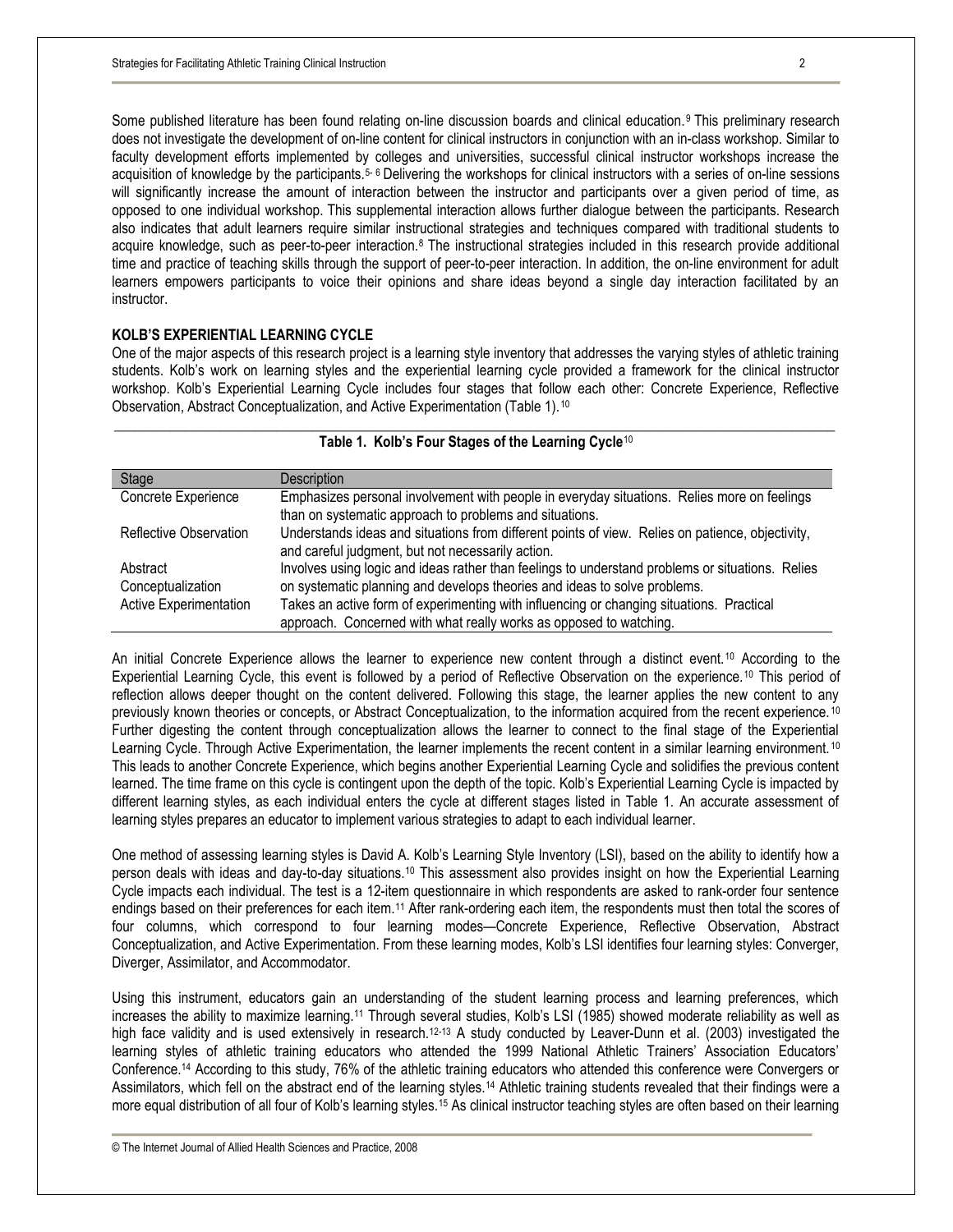styles, this study suggested a greater awareness of differences between instructors and students that may improve instructional methods.

## **Adult Learning Theory**

In comparison to the learning theory of students, adult learning theory also reveals the needs and motivations of adults as students. Also known as andragogy, this adult learning theory is the science of understanding and supporting the life-long and life-wide education of adults.<sup>9,16-18</sup> Adult learners are often self-directed and prefer to participate in discussions and problemsolving, rather than passive listening. This type of learner is also interested in practical application of new skills based on real-life experiences. The motivations for adult learners differ from "normal" students, as they prefer to seek out and demand learning experiences. Additionally, adult learners benefit most from receiving instructional strategies and techniques specific to their needs such as time to assimilate and place into action newly learned skills.9,16-18 As an example, coursework and activities that relate to real-world experiences provide greater depth of understanding for these learners.

Curriculum development for the adult learner requires similar planning in any field of study. In building a curriculum that centers on adult learners, the interests and opinions of current faculty members who communicate with these adult learners should be included.6,19 In one study of medical faculty, their needs were identified as instructional skill development, socialization, and mentoring.<sup>20</sup> Based on the needs of faculty members, many institutions have established development centers to accommodate faculty needs. Faculty development centers help improve teaching styles and their impact on faculty instructional behaviors.<sup>5</sup> Newer faculty development programs in the medical field incorporate fewer large-lecture sessions and place more emphasis on small-group teaching, problem based learning, critical thinking, personal reflection, use of computers, and computer-based instruction.<sup>16</sup>

Workshops continue to serve as one of the main methods of instruction for faculty development, as faculty members are able to have hands-on experiences with new programs, methods of instruction, and ideas with their peers. <sup>6</sup> This interaction among peers encourages the integration of technology into the curriculum by faculty. However, a one–time workshop does not necessarily account for the different faculty learning styles and limit the acquisition and retention of instructional behaviors.<sup>5-6</sup> Some faculty development programs incorporate on-line courses, self-paced courses, and one-on-one sessions to accommodate for other faculty who may not be comfortable in a workshop. In comparison to students, adult learners must also be educated with various techniques to accommodate for individual learning styles and be receptive to new content.<sup>21-26</sup> To motivate faculty members, new content must be reinforced, respite in content, and relevant to subject matter. Implementing a unique program that romances adult learners to facilitate new instructional behaviors will also improve retention rates. In many ways, faculty development is similar to teaching college students and must incorporate similar unique approaches other than workshops to disseminate information.21-26

Gardner and Harrelson suggested the need for athletic training clinical instructors, typically adult learners, to recognize that the developmental stages of students are also essential to their learning.<sup>1</sup> Using the situational leadership model, the authors identified four developmental levels that progress from rule-dependent behavior to higher levels of thinking: D1, D2, D3, and D4. Two major variables within these developmental levels include *competence*, the knowledge and skills a learner brings to a task demonstrated by performance, and *commitment*, the combination of the learner's motivation and confidence. Low levels of competence and high levels of commitment identify those students at the D1 level, whereas high competence and high commitment are consistent with the most advanced level D4. The D2 and D3 levels are seen as intermediate stages of competence and commitment. Throughout the various developmental levels, a clinical instructor must anticipate fluctuating levels of competence and commitment from the student. Through an understanding of the various developmental stages (directing, coaching, supporting, and delegating) a clinical instructor may be better prepared to implement different instructional styles similar to these stages. These styles accommodate students with low competence and high commitment through high competence and high commitment. Several researchers also identified the importance of understanding learning and teaching styles of both the clinical instructor and the student, and suggest that as athletic training students demonstrate varying levels of competence and commitment, clinical instructors must understand these differences to better accommodate each student. <sup>1-2</sup>

## **MENTORING CLINICAL INSTRUCTORS**

Clinical education is a vital component of any athletic training education program and all clinical instructors must be prepared to effectively demonstrate teaching skills. Clinical instructors must provide a variety of instructional strategies and personal qualities to accommodate the needs of athletic training students. Weidner and Henning addressed the issues of clinical instruction by identifying nine categories of characteristics needed to develop effective clinical instructors (Table 2).<sup>27</sup>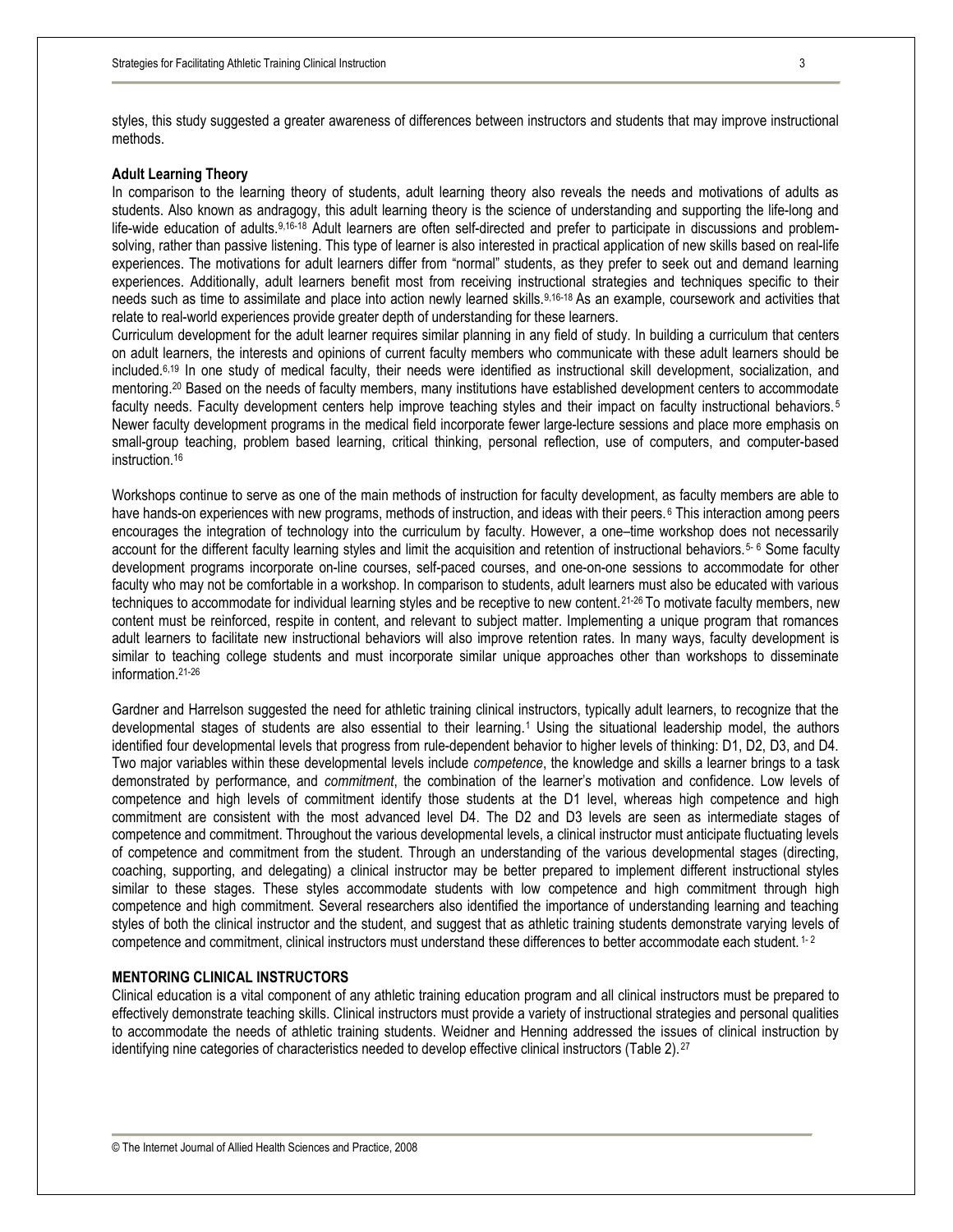| Category | Characteristic                   |
|----------|----------------------------------|
|          | Legal and Ethical Behavior       |
|          | Communication                    |
| 3        | Interpersonal                    |
| 4        | Supervision                      |
| 5        | Instruction                      |
| 6        | <b>Evaluation and Assessment</b> |
|          | <b>Clinical Competence</b>       |
| 8        | Administrative                   |
| a        | Professional Development         |

#### **Table 2. Nine Categories of Characteristics to Develop Effective Clinical Instructors**<sup>27</sup>

From Table 2, an example of the legal and ethical behaviors practiced by clinical instructors includes adhering to individual state regulatory laws and the Board of Certification requirements. Through effective mentoring and guidance, each clinical instructor should develop an understanding of all these characteristics.

Supervisory and instructional skills contribute to the mentoring relationship between clinical instructors and athletic training students in athletic training education. As each student completes various academic coursework, the clinical component of athletic training education includes clinical practice under direct supervision of a Certified Athletic Trainer (ATC). All accredited athletic training education programs under the guidance of the Commission on Accreditation of Athletic Training Education (CAATE) have established standards and guidelines surrounding direct supervision.<sup>27</sup> This requirement ensures that a clinical instructor will be present at all times to intervene in any situation with an athletic training student. If clinical instructors are not present to directly supervise athletic training students, they are not able to implement effective instructional skills, another important characteristic of clinical instruction.<sup>27</sup> Clinical instruction allows students to process the knowledge acquired from classroom learning and enhance the athletic training experience through teachable moments that occur on and off the field. A clinical instructor should have an understanding of the various skills, experience, and knowledge levels of the athletic training student that he or she is supervising. These instructional skills facilitate student learning by connecting the athletic training student to the clinical education experience. The responsibility for allowing students' connection to their clinical education experience falls on the clinical instructor's ability to incorporate effective instructional skills.<sup>27</sup>

Knowledge of evaluation and assessment skills in athletic training allows the clinical instructor to provide feedback on the performance of the student on various clinical proficiencies and scenarios within athletic training. Evaluation of clinical performance assesses competence in athletic training through either formative (immediate feedback given) or summative (assess overall clinical performance) evaluations.<sup>27</sup>

Proper feedback between the clinical instructor and the student results from communication on the student's performance. The more consistent the level of communication and feedback, the more the student will be able to learn from negative and positive experiences. This characteristic of clinical instruction relates to clinical competence as a demonstration of appropriate evaluation and assessment skills necessary for all certified athletic trainers. Maintaining a current level of BOC certification demonstrates to athletic training students that clinical instructors ensure their own clinical competence.

In addition, CAATE accreditation standards require an evaluation of students by their clinical instructor, as well as an evaluation of the clinical instructor conducted by their athletic training students. Through assessment forms developed by all athletic training education programs, a measure of the process of clinical instruction is documented each academic semester. These evaluations are included in the CAATE accreditation standards and must evaluate the overall effectiveness of clinical instruction.

## **METHODS**

The research methods for this study included an on-line discussion board for a group of clinical instructors from a larger study incorporating in-class workshop sessions. While the larger study utilized a four-session in-class workshop on instructional strategies, a select group of clinical instructors were allowed access to an on-line WebCT course and discussion board. WebCT, now owned by Blackboard, is an on-line course management system that allows instructors to post content on-line, administer exams and quizzes, and utilize discussion boards.<sup>28</sup> This system provides a number of unique tools and content areas for instructors to offer their course completely on-line or provide supplemental information to their in-class sessions.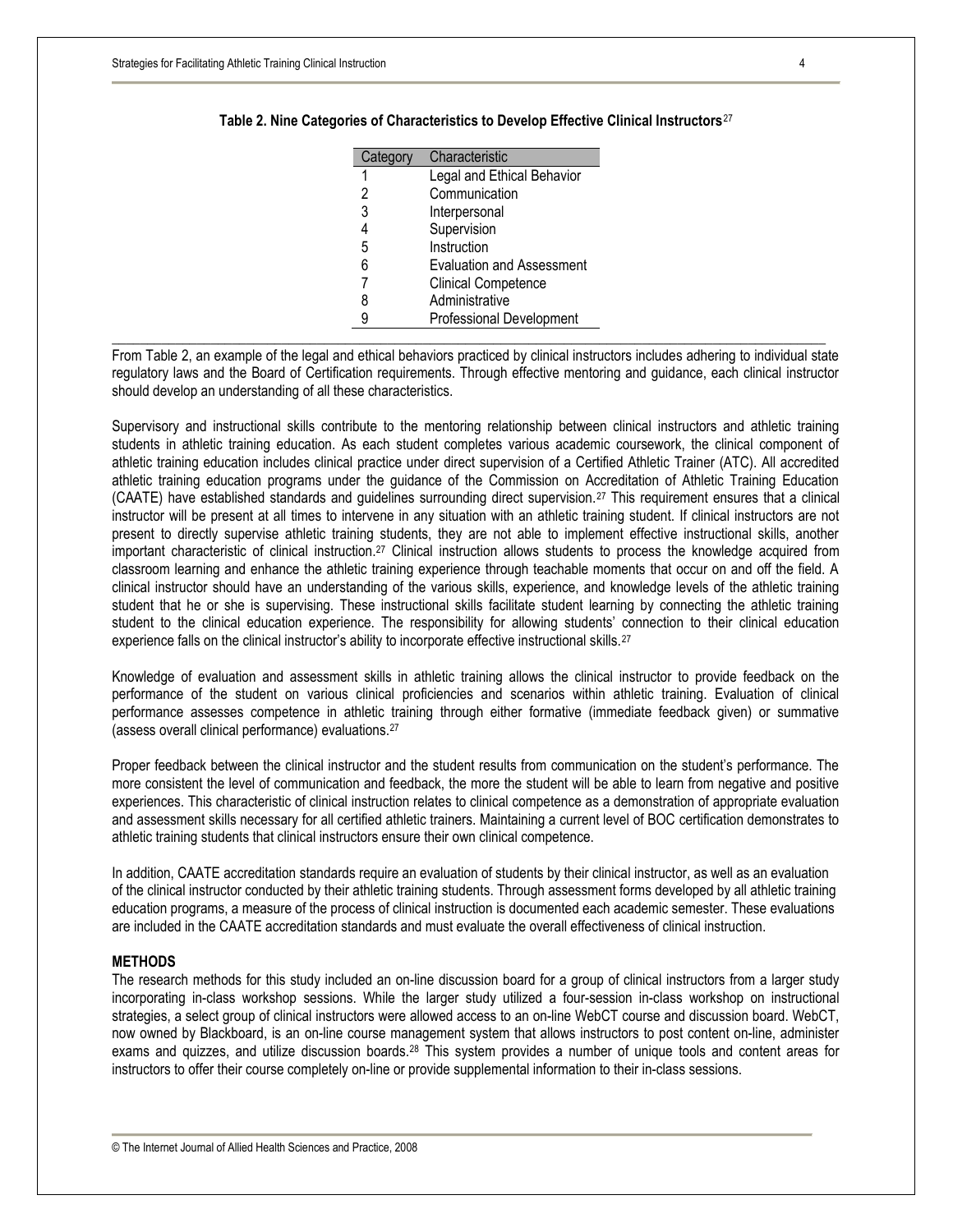As part of a larger study investigating the acquisition of instructional strategies, this aspect of research focused on the online discussion board component in conjunction with an in-class workshop.<sup>29</sup> The same experimental group of clinical instructors, who attended all four in-class sessions of a workshop, also participated in the supplemental on-line discussion boards. Overall, the experimental group included the 11 clinical instructors located at on-campus clinical sites. The control groups were not included in the workshop or the discussion boards. The CI in the control group was located at off-campus clinical sites that included professional settings of a small college, high school, and clinics. A wide variety of professional and educational experience, gender, age, and ethnicity existed in both groups. From the previous study with workshops, these groups were selected to limit interaction amongst the participants based on their clinical site locations.

Data collected from the WebCT discussion boards identified themes that developed from the content analysis. This qualitative process entailed grouping the data into individual words and then coding these words into specific categories depending on their frequency of use. The initial step of this analysis included the development of a basic list of all terms used in each of the responses.<sup>30</sup> All open-ended responses from the WebCT discussion board for each subject were coded using content analysis based on the type and frequency of responses.<sup>30</sup> Overall, there were five WebCT discussions for all subjects who participated in this aspect of the study. This method allowed for a controlled method of data collection that did not limit the depth of responses to the research question. Without limits imposed by multiple-choice, yes/no, or Likert-type questions, subjects were granted full autonomy from the researcher to share their insights for the benefit of other subjects. All data used in this analysis were the original text written by the subjects themselves and were not altered by the researcher. For purposes of the on-line discussion boards pseudo-names were used to report the data to protect the identity of the participants.

Clinical instructors were each given access to a password protected WebCT course accessible via the Internet from any computer. Upon completion of their in-class session, clinical instructors were asked to log in to the secure WebCT course with an opportunity to express any additional insight in exchange for one Continuing Education Unit (CEU) per discussion post, totaling a possible four CEUs. Each discussion post corresponded with the in-class topic of the week and included a 300-word minimum for each post as well as a 50-word minimum for responses to other participants. Each individual was required to post their own message as well as respond to other participants to receive full credit. Only those individuals who completed all four discussion posts earned full CEUs. These incentives were provided in conjunction with the in-class workshop to facilitate participation from the experimental group. The Institutional Review Board for the Protection of Human Subjects approved this research project.

Each of the four in-class sessions prompted additional interaction and brainstorming through the on-line discussion boards. Table 3 indicates a description of the in-class activities that were used to develop the discussion board responses. <sup>29</sup>

| Stage                               | Description                                                                                                                                       |
|-------------------------------------|---------------------------------------------------------------------------------------------------------------------------------------------------|
| Time Management Session             | Interactive discussion on good and bad time management skills including controllable and<br>uncontrollable "time-wasters."                        |
|                                     | Brainstorming activity to list good and bad "time-wasters" from their experiences.                                                                |
|                                     | Discussion between the clinical instructors on their experiences with athletic training<br>students.                                              |
| Learning Styles Session             | Completion of Kolb's LSI to determine the learning styles.                                                                                        |
|                                     | Identify areas of Kolb's Experiential Learning Cycle which best suited their learning style.<br>Teach a concept based on specific learning style. |
| Instructional Strategies            | Redefining various learning styles from Kolb's LSI.                                                                                               |
| Session                             | Provide the clinical instructors with learner centered instructional strategies.                                                                  |
| <b>Communication Skills Session</b> | The issues of establishing eye contact during communication, listening versus hearing, and<br>appropriate etiquette for conversation.             |
|                                     | Providing feedback for students incorporated two concepts: positive feedback and feedback                                                         |
|                                     | for improvement.                                                                                                                                  |

#### **Table 3. In-Class Activities to Prompt On-line Discussions**<sup>29</sup>

The topics listed in Table 3 served as discussion themes for the clinical instructors who accessed the on-line discussion board. Each thread was titled similar to the in-class sessions: Time Management, Learning Styles, Instructional Strategies, and Communication. Instructions for these discussion board themes were similar for each thread including a 300-word minimum for each post as well as a 50-word minimum for responses to other participants. Again each individual was required to post their own message as well as respond to other participants to receive full credit to earn CEUs. Instructions for each discussion post were similar to the following post from the first discussion thread:

© The Internet Journal of Allied Health Sciences and Practice, 2008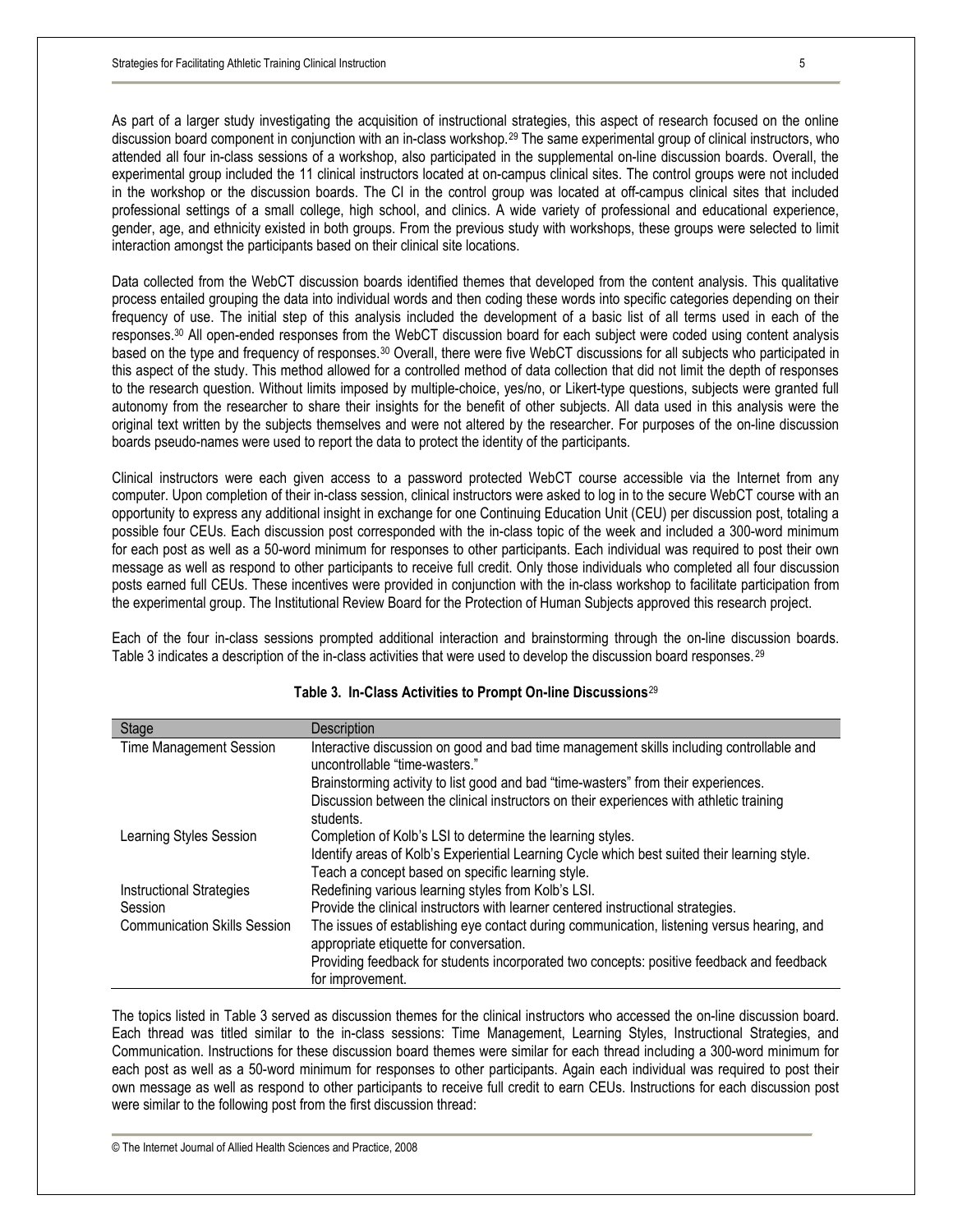After session 1, describe your understanding of time management strategies and tell us how they will help you as a clinical instructor. Your response should be 300 words or more. In addition to your comments, respond to at least 2 other individuals who post a response, using 50 words or more.

Each participant was given a full week to complete each discussion board post, but participants were not prevented from returning to a previous discussion board post to share additional insight or make any editorial changes. Only those individuals who completed all four discussion posts earned full CEUs. The researcher monitored all discussion threads throughout the week. There was no additional facilitation given after the initial instructions to prevent any interaction from the participants.

Transcripts were taken directly from the on-line discussion boards, downloaded into a text file, and then uploaded to QSR\*N6 (NUD\*IST Software). Data collected from the discussion boards identified themes that developed from the content analysis. <sup>30</sup> This qualitative process entailed factoring the data into individual pieces of information, then coding them into specific categories depending on their frequency of use. All open-ended responses from the discussion boards for each subject were coded using content analysis.29 Themes were reviewed by athletic training educators to ensure consistency and accuracy with the original transcripts. This grouping method provided organization for the various subtopics that developed in each content area.

#### **RESULTS**

Of the eleven clinical instructors in the experimental group, eight participated in some aspect of the on-line discussion board, while only four completed all four of the discussions. These supplemental sessions provided additional insight into the content areas presented during the in-class sessions.

#### **Time Management On-line Discussion Results**

The thread on time management included a good on-line discussion from the clinical instructors. The five main themes in time management identified from the on-line discussion included balance, trial and error, setting priorities, learning from others, and being flexible. Several responses from the clinical instructors indicated balance as a necessary aspect of effective time management. This concept of balance was introduced in-class, and was reflected by the participants on the need for balance between career and professional life. The importance of balance in time management was very similar to the importance of setting priorities for athletic training students. Setting priorities establishes a sense of organization to those tasks that are to be completed on a given day. One clinical instructor shared insight into setting priorities with organizational skills: "Another concept from the in-class session that was reflected in the on-line discussion was the need for flexibility." One clinical instructor summarized the need to be flexible with her responsibilities by stating, "Do what needs to be done and be 'flexible' with the rest." The three concepts of balance, setting priorities, and flexibility were discussed during the in-class session and were directly reflected on-line. Through the on-line discussions, other concepts relating to time management were identified, including trial and error, and learning from others. Through trial and error, several clinical instructors shared their insights on how this has helped them improve their time management skills.

One of the more frequently discussed themes under time management on-line related to trial and error. Many of the on-line responses indicated learning from other people as one of the most beneficial methods in developing time management skills, especially with athletic training students. Since clinical instructors serve as mentors for athletic training students, their ability to directly shape behaviors relates to their own personal sense of organization. The concepts of time management were discussed in class and were further discussed on-line by the clinical instructors in greater depth. As they reiterated the concepts of balance, flexibility, and setting priorities, they also shared their practical experiences on other issues. Drawing from their clinical experiences, these clinical instructors shared their insight on learning from others and trial and error for incorporating time management skills. The on-line discussion of time management continued the dialogue created from the in-class sessions and created greater depth on this issue.

#### **Learning Styles On-line Discussion Results**

The instructions for the learning styles on-line discussion also required each participant to post a minimum of 300 words from their own reflection, and two 50-word responses to other individuals on the discussion board. Using the QSR\*N6 (NUD\*IST Software) the transcripts were grouped into five themes: personal learning style, student learning style, effective use of time, study time, and communication. As discussed during the in-class session, identifying personal learning style provided significant information for the clinical instructors. Other clinical instructors in this group shared this sentiment for understanding personal learning styles. PM stated, "The thing I like best about this inventory is that by graphing your answers you are actually able to visually see how set you are in that particular learning style." Kolb's LSI uses graphs to allow users to observe all other learning styles as well as how their style differs from others. This reflection also discusses the importance of understanding other learning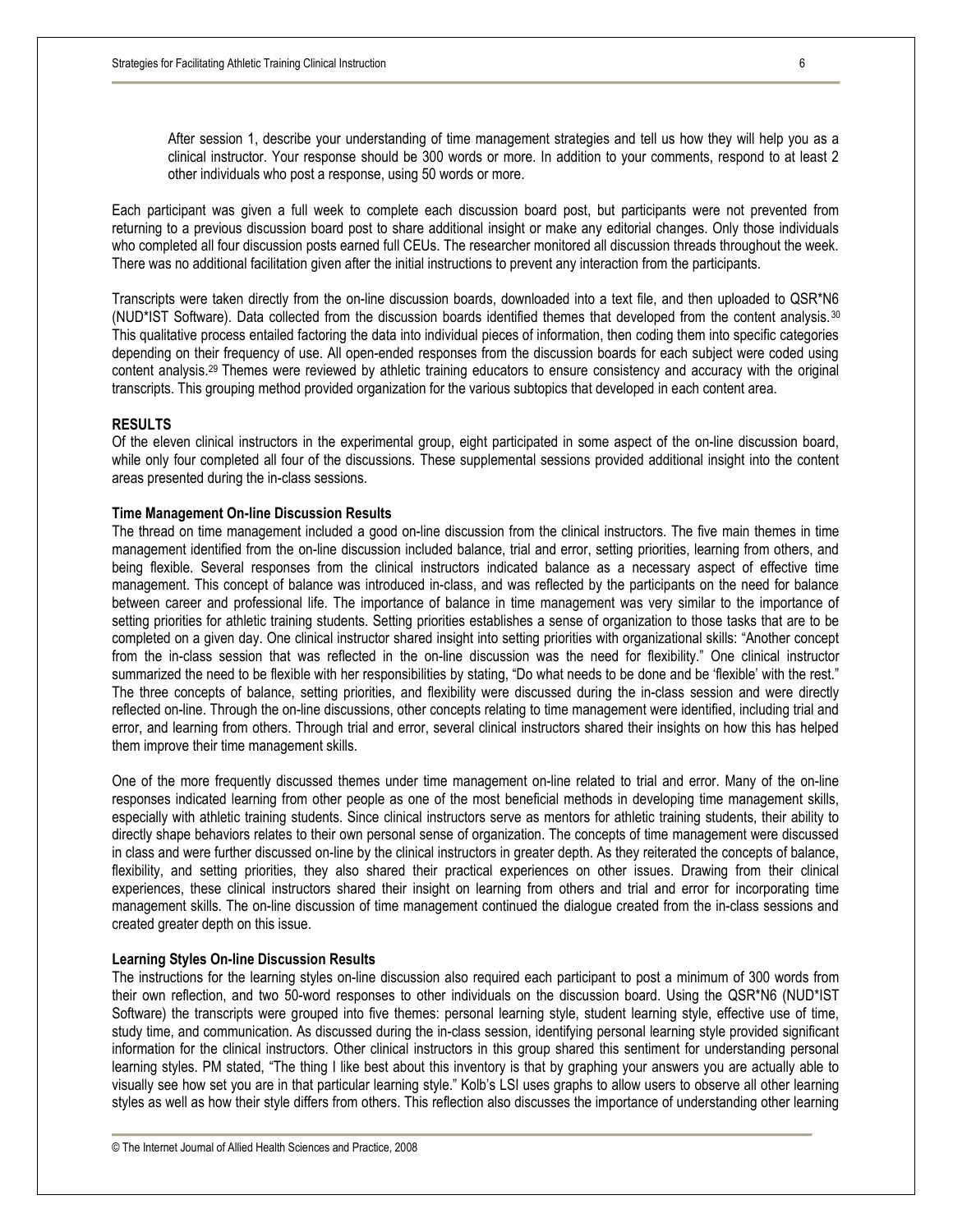After gaining an understanding of personal learning styles, the clinical instructors were able to have a better understanding of their students' learning styles. Upon learning this information, many of the clinical instructors were interested in the learning styles of their athletic training students using Kolb's LSI. As each athletic training student is assigned to a clinical instructor for a clinical rotation, the clinical instructors expressed their interest in meeting with the athletic training students about their learning styles. This understanding of student learning styles was another area of interest for the clinical instructors on the on-line discussion board. Personal and student learning styles were the two main themes that developed from the on-line responses. Opinions expressed in this discussion indicated a strong interest in providing the appropriate learning experience for each athletic training student. This session provided the background information for different learning styles, which led to the next session on instructional strategies to accommodate these styles.

## **Instructional Strategies On-line Discussion Results**

The main discussion theme identified in the on-line discussion was the need for variety with instructional strategies. Having completed Kolb's LSI, these clinical instructors expressed their interest in implementing a variety of instructional strategies with their athletic training students. One of the most well-balanced responses on incorporating a variety of instructional strategies was shared by one participant stating:

"What is my purpose as an Athletic Trainer Instructor? Being a clinical instructor, the main goal I want to get across to the student is the application. If I could use an analogy of a buffet food bar, the Injury pyramid if you will; the (Bread) 6- 11 injuries group is the chronic, we get a lot of the same things. The (fruit) 2-4 lower body injuries and the (Vegetable) 3-5 upper body injuries occur in sport specific teams (swimming). Our (milk/meat) 2-3 injury groups are the treatment and/or rehab and the surgery cases. The (fats) or top of the pyramid is the injuries that occur to the athlete and can no longer return to participation. So how is this like a buffet line? Well when we perform our craft, we take a little from each group of the pyramid to make the athlete healthy. When we take too much from one group, then we become unhealthy or do not think outside the box. Our job is to teach the student athletic trainer the proper usage or the proper amount of servings in the pyramid. Think about it."

This analogy for implementing instructional strategies using the food pyramid was appreciated by all of the other clinical instructors on-line. Many of them were able to identify with using a variety of instructional strategies, similar to the variety incorporated into the food pyramid. The response also served to perpetuate further discussion of the topic of instructional strategies in the clinical setting. A number of the participants expressed their interest in their responses and shared how this response had provided another viewpoint. This on-line discussion focused on implementing a variety of instructional strategies to accommodate for the diverse learning styles presented through Kolb's LSI.

## **Communication Skills On-line Discussion Results**

Using the QSR\*N6 (NUD\*IST Software), the main discussion themes identified in the on-line discussion were verbal and nonverbal communication and feedback. Reflections on the activities in the session prompted further discussion on-line. This balance between positive feedback and feedback for improvement was reflected as a necessary component with athletic training students. Verbal and non-verbal communication was another issue raised on-line, based on the experience with athletic training students. These on-line discussions further reflected the issues of verbal and non-verbal communication as well as feedback and feedback for improvement. Although these discussions did not include references to learning styles, this was reflected in class as the clinical instructors felt communication strategies were similar to addressing personal learning styles. As each student's learning style reflects his/her ability to obtain new knowledge, communication strategies address the need to identify which method of communication fits best with each student. These on-line discussions supported the acquisition of knowledge from the communication skills session.

Although the control group did not participate in the on-line discussions, the main purpose of this experiment was to assess the acquisition of knowledge from the initial session to on-line posts. The observations made from the on-line discussion boards promoted increased interaction and dialogue from the clinical instructors when given a theme in class and asked to share further dialogue on-line. The new ideas and concepts developed using the on-line discussion further supported the acquisition of knowledge from the participants in the experimental group. Future research may also investigate additional methods from this study to reveal the impact of on-line discussion boards used with in-class sessions.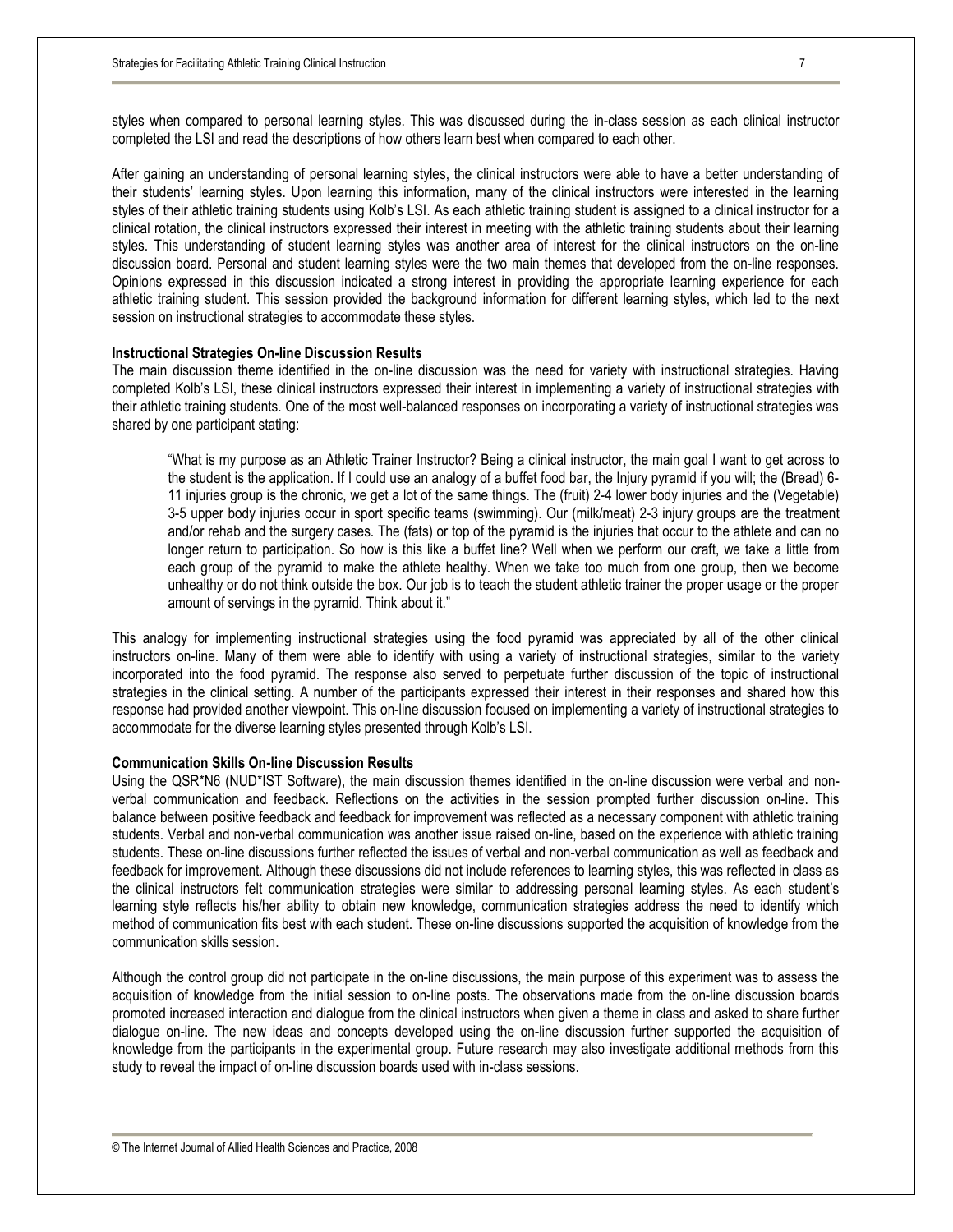## **DISCUSSION**

The major benefit of this study includes successfully increasing the interaction between all of the clinical instructors involved in the experimental group through the supplemental on-line sessions. Using the topics from the in-class sessions and developing a format to guide the on-line discussions, primarily served to open the initial dialogue. The unique format of these supplemental sessions fostered greater depth of discussions amongst clinical instructors using this asynchronous format. When presented with specific instructions and measures for completion of each on-line assignment, the initial post created brief discussions that only met the minimum requirements. Upon further interaction, the clinical instructors embraced the full potential of the on-line environment by sharing many anecdotal lessons they had learned from their own experiences. Both new and experienced clinical instructors were able to equally share their thoughts about clinical education from the variety of their experiences. Most importantly, the tone of the dialogue remained positive and supportive throughout the entire four weeks of their participation enabling the freedom of ideas and experiences.

Depending on the nature of the clinical sites for each program, some clinical instructors may share offices, attend daily meetings together, and interact professionally in their various clinical settings. However, based on the responses to these discussion boards, it is apparent that their discussions specific to clinical education are limited and may not include the entire group, and the advice from the experienced clinical instructors may only benefit a small group. In contrast, some clinical instructors may work at remote settings having no interaction with other clinical instructors. Using on-line discussion boards creates an environment for the exchange of ideas to occur inclusive of all clinical instructors to contribute and observe. Including both new and experienced clinical instructors also supports the mentoring relationships essential to enhance clinical education.26-27 As stated previously, increasing the interactions between these clinical instructors served as an invaluable aspect of this research project to promote these mentoring relationships.

One final discussion post was given as final part of the larger study involving the workshop and discussion boards. This post was introduced as an open ended forum to provide feedback for the future. A final discussion post from one of the participants summarized the importance of fostering interaction between new and old clinical instructors:

"I am glad to see that this was a positive experience for everyone. It goes to show that we do have barriers between generations and that communication skills is so important, whether we are working with new students, new grad assistants, and like myself, new staff assistants. There are various stages in our profession and communication is so important for growth and the relationships we build while here."

The impact of this statement supports the need for a forum to exchange ideas between clinical instructors at all levels of professional development. Clinical instructors from this study reacted favorably to their involvement in this project and recognized the value of the open dialogue between their peers.

#### **Future Considerations**

The inclusion of both control and experiment group of clinical instructors using the discussion boards would further enhance the significance of this research with regards to levels of interaction. Although the on-line discussion boards were a component of a larger study, the potential exists to explore the type of interactions that occur between both new and experienced clinical instructors in an on-line environment to support positive mentoring relationships. Specific to methods from this study, the addition of a 2 weeks time frame between assignments given may accommodate for increased participation. Although some clinical instructors stated their interest for the discussion boards initially related to their ability to earn additional CEUs, all of them stated their opinions changed to opportunity to interact with their peers as a major outcome from their involvement.

## **CONCLUSIONS**

On-line discussions foster mentoring relationships amongst clinical instructors. Additional time outside of the clinical setting allowed clinical instructors to discuss a variety of topics including their personal experiences with athletic training students, insight into these experiences, and instructional strategies used with these students. This on-line environment allowed clinical instructors to openly create dialogue amongst their peers to enhance the understanding of clinical education. By supplementing interactions between clinical instructors, this provided additional time for clinical instructors to read all posts, reflect on the dialogue, and submit additional comments.

On-line discussion boards provide an open forum for all participants to express their opinions. Providing this opportunity to share ideas on a discussion board utilized a unique method to facilitate continuous interaction, connecting the participants to the learning process, and allowing them to take an active role in their learning. No longer must instructors endorse passive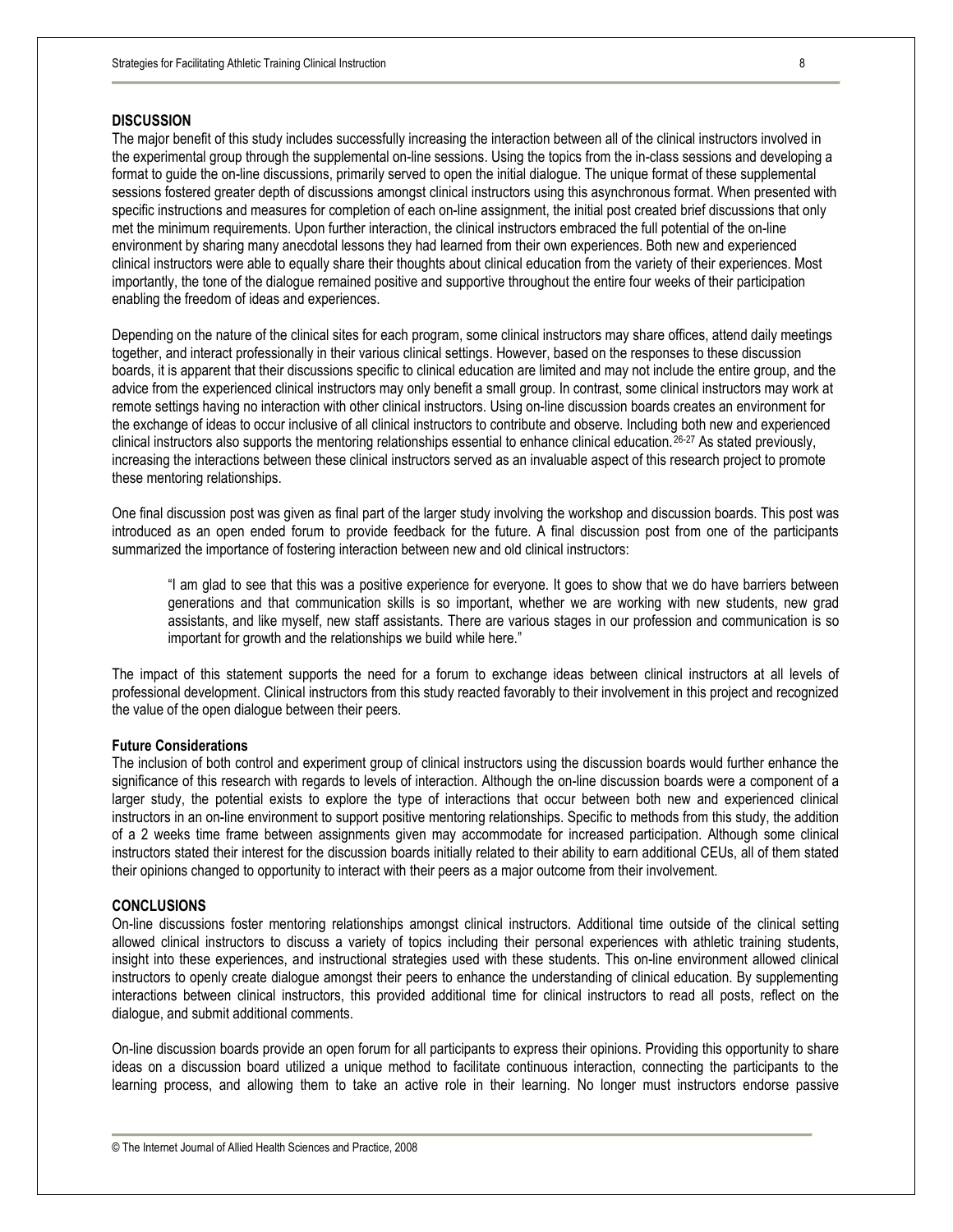instructional strategies for the variety of learning styles presented in classrooms and workshops. Engaging learners through active teaching strategies produces the best possible environment to facilitate learning. \_\_\_\_\_\_\_\_\_\_\_\_\_\_\_\_\_\_\_\_\_\_\_\_\_\_\_\_\_\_\_\_\_\_\_\_\_\_\_\_\_\_\_\_\_\_\_\_\_\_\_\_\_\_\_\_\_\_\_\_\_\_\_\_\_\_\_\_\_\_\_\_\_\_\_\_\_\_\_\_\_\_\_\_\_\_\_\_\_\_\_\_\_\_\_\_\_\_\_\_\_\_

# **REFERENCES**

- 1. Gardner G, Harrelson G. Situational Teaching: Meeting the Needs of Evolving Learners. *Athletic Therapy Today.*  2002; 7(5): 18-22.
- 2. Harrelson G, Leaver-Dunn D. Using the Experiential Learning Cycle in Clinical Instruction. *Athletic Therapy Today.* 2002; 7(5): 23-27.
- 3. S*tandards for the Accreditation of Entry Level Athletic Training Education Programs*. CAATE; 2007.
- 4. Commission on the Accreditation of Athletic Training Education Programs. Available at: [http://www.caate.net.](http://www.caate.net) Accessed on August 17, 2004.
- 5. Schuster J. The Personal Dimension: Faculty Development. *Thought & Action.* 1989; 5(1): 61-72.
- 6. Weimer M, Lenze L. *Instructional interventions: A Review of the Literature on Efforts to Improve Instruction. Teaching and Learning in the College Classroom*. Needham Heights, MA: Ginn Press. 1998.
- 7. Davis N. Continuing Education Meetings and Workshops: Effects on Professional Practice and Health Care Outcomes. *The Journal of Continuing Education in Health Professions*. 2001; 21: 187-99.
- 8. Green M, Gross C, Kernan W, Holmboe E. Integrating Teaching Skills and Clinical Content in a Faculty Development Workshop. *Innovations in Education and Clinical Practice*. 2003; 18: 468-74.
- 9. Konin JG. Using a Web-Based Program to Enhance Clinical Education. *Athletic Therapy Today*. 2004; 9(1): 20-3.
- 10. Kolb D. *The Learning Style Inventory* (Boston, MA: McBer & Co.). 1971, 1976, 1981.
- 11. Kolb D. *Learning-Style Inventory User's Guide*. Boston: McBer & Company. 1996.
- 12. Atkinson G. Kolb's Learning Style Inventory: A Practitioner's Perspective. *Measurement and Evaluation in Counseling and Development*. 1991; 23: 149-61.
- 13. Ruble T, Stout D. Reliability, Classification Stability, and Response-Set Bias of Alternative Forms of the Learning Style Inventory. *Educational and Psychological Measurement.* 1991: 481-89.
- 14. Leaver-Dunn D, Harrelson G, Martin M. Critical-Thinking Predisposition Among Undergraduate Athletic Training Students. *Journal of Athletic Training.* 2002; 37(4): S-147-51.
- 15. Stradley S, Buckley B, Kaminski T, Horodyski M, Flemming D, Janelle C. A Nationwide Learning Style Assessment of Undergraduate Athletic Training Students in CAAHEP-Accredited Athletic Training Programs. *Journal of Athletic Training*. 2002; 37(4): S-141-46.
- 16. Knowles M. Andragogy, Not Pedagogy. *Adult Leadership.* 1968; 16(10): 350-52, 386.
- 17. Knowles M. Innovations in Teaching Styles and Approaches Based Upon Adult Learning. *Journal of Education for Social Work*. 1972; 8(2): 32-39.
- 18. Knowles M, Holton EIII, Swanson R. *The Adult Learner* (5th ed.). Houston, TX: Gulf Publishing. 1998
- 19. Zemke R, Zemke S. Adult Learning: What Do We Know for Sure? *Training.* 1995; 6(8): 31-40.
- 20. Newland M, Newland J, Steele D, Lough D, McCurdy F. Experience with a Program of Faculty Development. *Short Communication*. 2003; 25(2), 207-9.
- 21. Elliot DL, Skeff KM, Stratos GA. How Do You Get to Improvement of Teaching? A Longitudinal Faculty Development Program for Medical Educators. *Teaching and Learning in Medicine.* 1999; 11(1), 52-57.
- 22. Freed JE, Klugman MR, Fife JD. A Culture for Academic Excellence: Implementing the Quality Principles in Higher Education. *ASHE-ERIC Higher Education Report.* Washington, DC: The George Washington University, Graduate School of Education and Human Development. 1995.
- 23. Brown T, Katz L, Hargrave S, Hill, R. Promoting Quality Teachers Through a Supportive Mentoring Environment for Pre-Service and First-Year Teachers. *Annual Meeting for Association of Teacher Educators* (Sante Fe, NM, August 9- 13, 2003).
- 24. Luna G, Cullen D. Empowering the Faculty: Mentoring Redirected and Renewed. *ASHE-ERIC Higher Education Report No. 3*. Washington, DC: The George Washington University, Graduate School of Education and Human Development. 1995.
- 25. Wright C, Wright S. Young Professionals. *Family Relations*. 1987; 36(2): 204-8.
- 26. Paulsen M, Feldman K. From taking teaching seriously: Meeting the challenge of instructional improvement. *Teaching and Learning in the College Classroom*. 2001; 2, 625-32.
- 27. Weidner T, Henning J. Being an Effective Athletic Training Clinical Instructor. *Athletic Therapy Today*. 2002; 7(5): 6-11.
- 28. Blackboard, Inc. 2008. Available at: [http://www.blackboard.com.](http://www.blackboard.com) Accessed on June 12, 2008.
- 29. Vanguri PR, Konin JG. The Acquisition of Instructional Strategies Through a Four-Session Athletic Trainer Clinical Instructor Workshop. *The Internet Journal of Allied Health Sciences and Practice.* 2008; 6 (1).